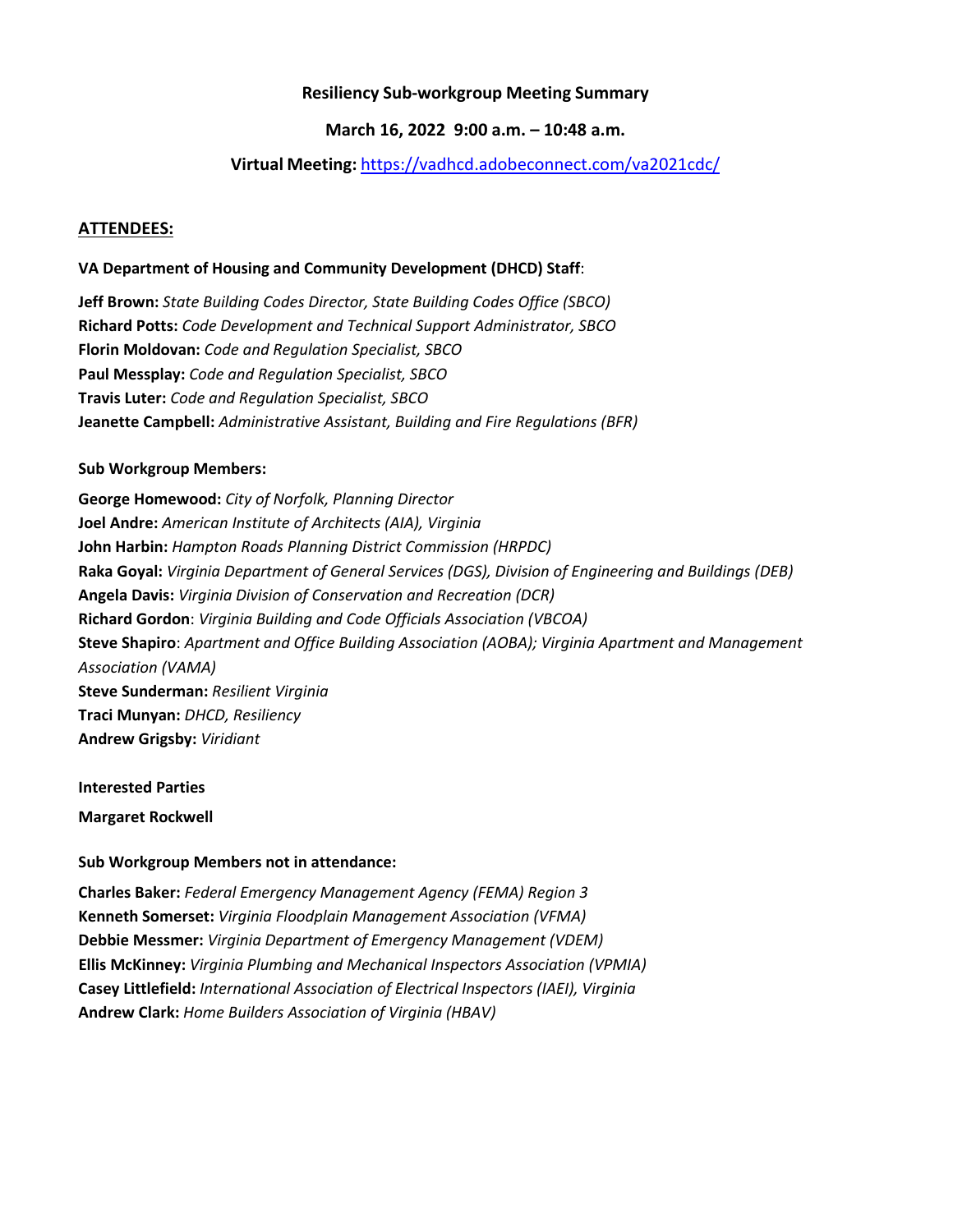## **Welcome and Introductions**

Paul Messplay: Welcomed participants to the second meeting of the Resiliency Sub-workgroup and invited Raka Goyal to introduce herself, since she was not at the prior meeting.

# **Discussion**

## **cdpVA Neutral Impact Proposals – Steve Sunderman**

Paul: Steve Sunderman prepared a neutral impact analysis report from the proposals with neutral Resiliency Impact Statements in cdpVA. The file shared is also located in the pod on the left in the Adobe Connect meeting and is available for download.

Steve Sunderman: {B102.3-21} Reason Statement: "This exemption is based on exempting play structures from the amusement device provisions associated to these structures and was developed prior to VCC section 424. The provisions of VCC chapter 4 regarding children's play structures regulate the fuel loading limitations and fire protection requirements associated with having these structures inside of buildings. Fire protection provisions related to installation of play structures in buildings should remain applicable." He agrees with the Resiliency Impact Statement that the proposal will neither increase nor decrease resiliency. Other group participants agree.

Steve Sund: {B110.9-21} Reason Statement: "There is no provision in section 110 addressing proactive cancellation or discontinuance of building projects and permits by the permit holder or the owner. Abandonment of work and revocation provisions are provided, but neither of those code provisions address a simple request to cancel a permit." This is a documentation clarification or administrative issue. He agrees that the proposal will neither increase nor decrease resiliency. Other group participants agree.

Steve Sund: {B310.6-21} This proposal has a lengthy Reason Statement, but it says that the scope of the VRC is not provided in VCC Section 310, where it belongs. It's another formatting or administrative change, which he agrees has no impact on resiliency. Other group participants agree.

Steve Sund: {B706.1-21} This proposal aims to clarify the intent of the applicable code sections. It's another formatting or administrative change, which he agrees has no impact on resiliency. Other group participants agree.

Steve Sund: {B1006.3.4-21} Reason Statement: Experience in Seattle and New York City has shown that this kind of development with a limited floorplan can be allowed safely, as well as in other countries. This allows more compact missing middle residential development that was historically common in Virginia but has not been permitted for many years. Reviewers note that there is still a need for reliable aerial access, sprinklers, and alarms. It's another clarification issue with no impact on resiliency.

George Homewood: How broad is "resilience"? The ability to have missing metal, and therefore more affordable housing does contribute to economic resilience, although not necessarily physical resilience. He agrees with Steve that it doesn't increase physical resilience, but it could increase economic resilience.

Paul: This proposal appears to reduce stairways from 2 to 1. Would that make the building less safe or resilient?

Steve Sund: There could be an argument one way or another about the resiliency issues, but he still doesn't see a strong case to increase or decrease resiliency.

Paul: The group agrees. No impact on resiliency.

Steve Sund: {B1020.2.1-21} Reason Statement: "The VCC has historically eliminated the requirement for hoistway opening protection in 3006. As long as that section is eliminated in the 2021 VCC, the reference to 3006 from 1020 is invalid." It's another documentation clarification issue with no impact on resiliency. Other group participants agree.

Steve Sund: {EB102.2.2-21} Reason Statement: "VEBC section 302.3 has this requirement that replacement smoke alarms must meet UL 217 and requires 10 year sealed batteries for battery only replacements. If the R-5 exception is taken to use the VRC instead of the VEBC this requirement to have current technology replacement smoke alarms is lost. This code change brings application of the VRC to R-5 consistent with use of the VEBC for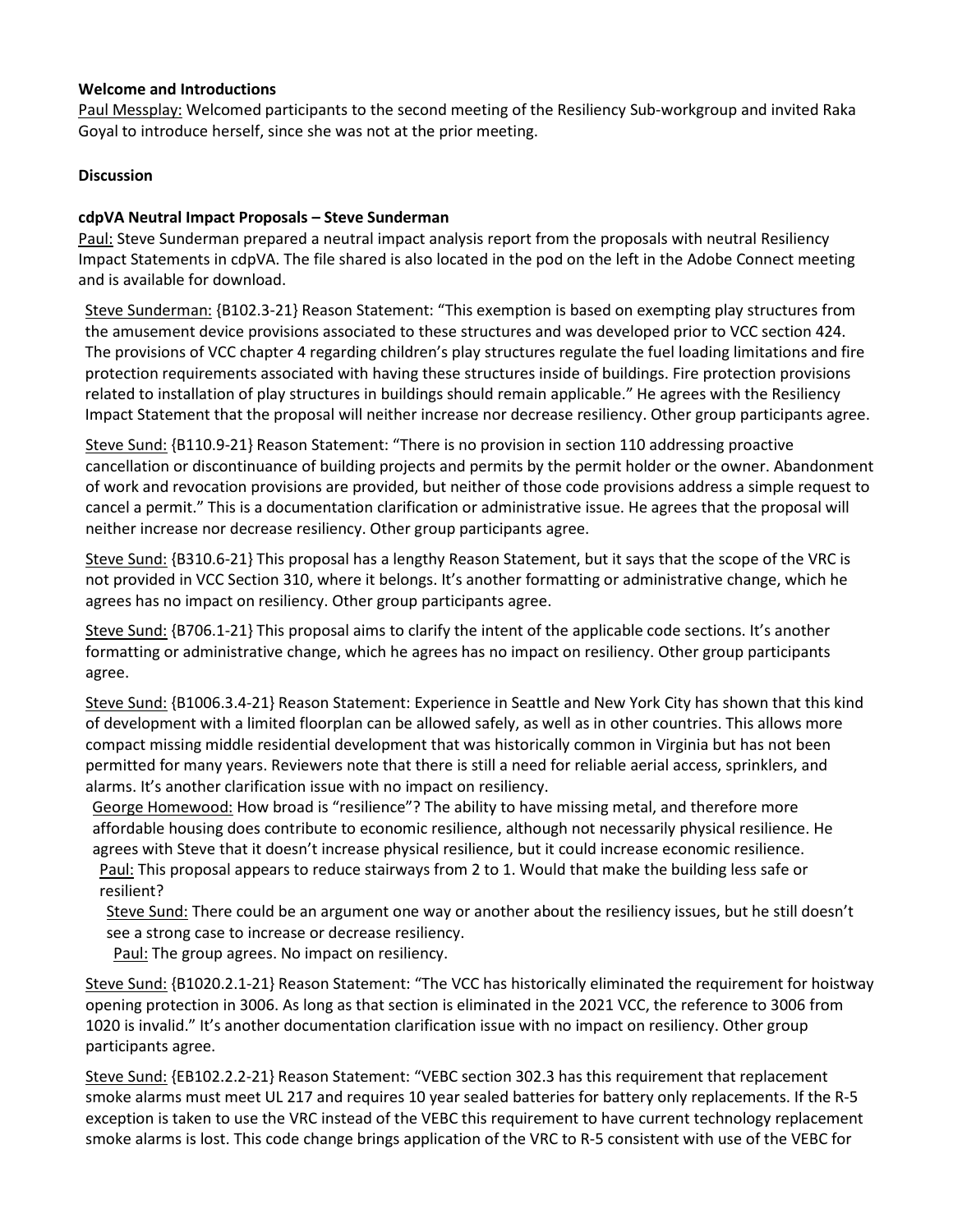R-5." He agrees that the code change has no impact on resiliency.

Andrew Grigsby: Improved smoke alarms theoretically reduce damage to buildings which overall would increase resiliency.

Steve Sund: The issue is that this is a documentation or code clarification; it isn't a new code requirement. It brings consistency between statements in the codes.

Paul: As discussed in a previous meeting, correlation between codes can have a positive impact on resiliency, (i.e. proposal FP1201.3-21).

Steve Shapiro: Agrees with Paul. If this change was not made, there would be an issue. The change ensures that R-5 isn't left out. Therefore, correlation between codes in this case increases resiliency.

Andrew: Agrees that this supports increased resiliency.

Steve: After hearing the discussion, he could say that it does increase resiliency.

Paul: Held a vote. This will increase resiliency due to coordination in codes. All thumbs up.

Steve: {EB603.6-21} Reason Statement: "Any occupant load change that increases the number of required plumbing fixtures is a change of occupancy by definition and section 710.1 is applicable. This provision is not consistent with the exception to 710.1 creating a confusing conflict." It's a documentation clarification issue, and he agrees that there is no impact on resiliency.

George: If the occupancy is increased, plumbing fixtures should be increased.

Steve Sund: The cost impact statement says that there's no impact. The section is already overridden by section 710.1, so this is essentially an editorial change. Even if the plumbing fixture requirement is changed, is that resiliency? He thinks it's still only editorial, with no impact to resiliency.

Richard Gordon: It's clear in section 710 that plumbing needs to be upgraded to match the occupancy. This is just a statement of clarification.

George: What's the exception to 710.1 that is referenced?

Richard: The exception says that in other than group R or I occupancies or childcare facilities classified as group E, where the occupant load is increased by 20% or less in the area where the change of occupancy occurs, additional plumbing fixtures required based on the increased occupant load in quantity specified in the IPC are not required. The exception is already in 710.1, which matches this.

Steve: Increase in plumbing fixtures seems to be more of a convenience issue than a resiliency issue. Raka: Section 710 only comes into the picture when there's a change in occupancy. Section 603 doesn't say that. Does this change anything? It seems very specific only when there's a change of occupancy.

Paul: It's a good question. He asked the group if they could provide an answer.

Florin: When there's an increase in plumbing fixture requirements, it's already determined that there's a change in occupancy by definition in chapter 2 of the VEBC.

Raka: Thank you.

Paul: Called for a vote on no impact. The group voted thumbs up: no impact on resiliency. Andrew: The group just decided that improving consistency, even at the editorial level did benefit resiliency because it would improve compliance. For this proposal, it doesn't seem to be the case. How is that principle going to be defined, or is it subjective? He's inclined to lean towards possible economic resiliency due to coordinating with other codes.

Paul: There is a precedent where coordination between codes has a positive impact on resiliency. This may not be coordination with code, but how about clarity? Does clarity in the code increase resiliency?

Steve Shap: This is different, it eliminates a conflict, and has no impact on resiliency.

Steve Sun: If there's a code requirement, aren't we obligated to comply with the most restrictive aspect of the code? By coordinating them, it removes any doubt, but it still wouldn't impact resiliency. It's just clarification. Richard: If the code provisions' subject matter directly affects resiliency, then coordination between codes affects resiliency. If the subject matter of the change doesn't affect resiliency, then neither would coordination of codes.

Steve Sun: Agrees. He still sees no impact on resiliency in this proposal.

Paul: Voting again has all thumbs up for no impact.

Steve: {EB707.2-21} Reason Statement: "The exception is never applicable because the listed occupancies are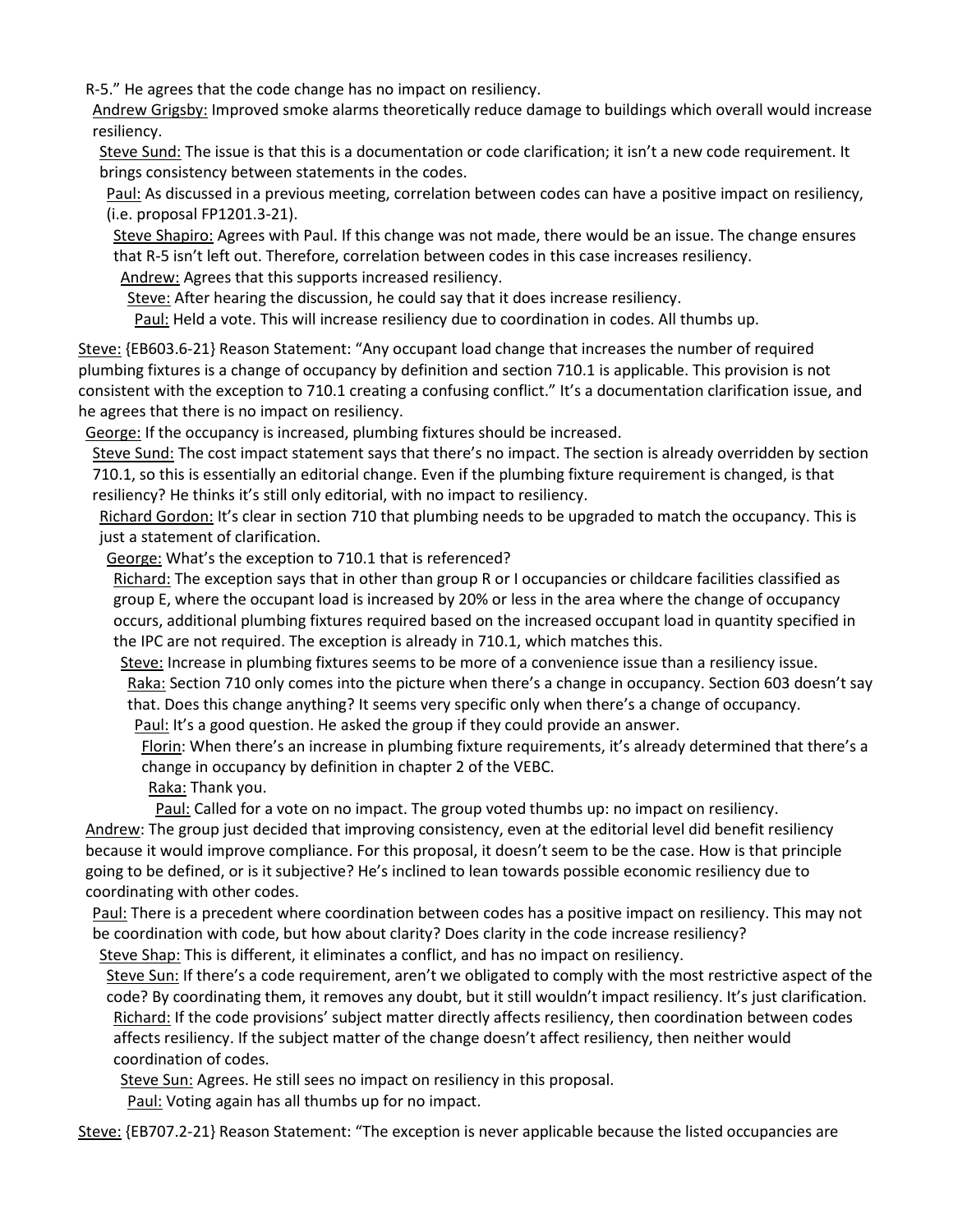never required to have a rating greater than 2 hours. This error is even noted in the ICC commentary for this section (1011.6.1 in the IEBC)." This is a code revision to remove an exception. It's only an administrative correction or clarification, with no impact on resiliency. Other group members agree that there's no impact.

Steve: {P1003.3.2-21} Reason Statement: "The use of food waste grinders also become a dumping sink for all food wastes and the grinders break up the food into small particles that heavily contribute to Fats, Oils and Grease production. Grease interceptors are not designed to handle solids loading so a solids interceptor is needed before a grease interceptor. If food waste grinder drains are allowed to bypass a grease interceptor, then the grease is passed through to the sewer collection system." The Resiliency Impact Statement says "This proposal will not have an impact on the resiliency of the system in regards natural disasters, sea level rise and other climate concerns." Steve disagrees, he thinks it does impact resiliency. Without such a provision, sewer collection systems could backup and cause damage to finishes and structures. Resilience is not just limited to climate considerations. He thinks that they only considered climate impacts, and not hazards in general. Paul: Steve thinks proposal will impact resiliency. Vote shows everyone agrees that it will.

Steve: {RB324-21} This proposal has a very long Reason Statement. There's a proposed reduction in pathway requirements on roofs for fire-fighting purposes, in order to maximize usability areas for solar panels. This one is difficult to evaluate because solar PVs are resiliency measures. This proposal reduces a means of access, but it's not clear if it will hinder fire-fighting capability. If it increases PV effectiveness, it increases resiliency, but if it restricts fire fighter access, it decreases resiliency.

Paul: In the past, where portions of a proposal could increase resilience, while others could decrease resilience, it was left as a neutral impact proposal.

Steve Shap: This was discussed at the SFPC group. Fire services have concerns about reducing pathways. He agrees with the second part of Steve's analysis, that reduction in access decreases resiliency.

Andrew: The change is from 3 feet or wider clearance, and the advocate says 1.5 feet is sufficient. He has been on many roofs and 3 feet is pretty wide, while 18 inches isn't very wide. Is 2 feet a good compromise? He wants maximum PV coverage on roofs, because he sees it as very impactful on resiliency. This was discussed at the national level. Overall, he thinks 18 inches could be sufficient, and would support this as an increase on resiliency.

Paul: As groups have done in the past with competing opinions, it has been left as neutral. Should this one be left as neutral or something else?

Andrew: If members think there would be 25% negative impact and a 75% positive impact, should it remain neutral, or would it only be neutral for a 50/50 split?

Paul: There's no time on these meetings to get into details. Given the time limitations, it would stay neutral if there are competing opinions. A thumbs up and down vote was mixed. The impact will remain neutral. Paul: Thanked Steve Sunderman for preparing this analysis.

## **Proposed Amendments to the VCC, VEBC – Charles Baker, John Harbin, George Homewood**

Paul: Asked George where they are with these proposals.

George: Tied these to the 2015 code. He wants some time to review the 2018 code to ensure that these are up to date, and return to the discussion next month.

Paul: This agenda item will be tabled until the next meeting.

## **2024 Model Code Provisions to Consider – Ellis McKinney**

Paul: Ellis is not on the meeting today. This will be postponed until the next meeting.

#### **Proposals for Consideration**

Paul: These proposals were obtained from cdpVA, and have positive Resiliency Impact Statements. The group will discuss and vote on the resiliency impact from each item, as was just done with the neutral impact items.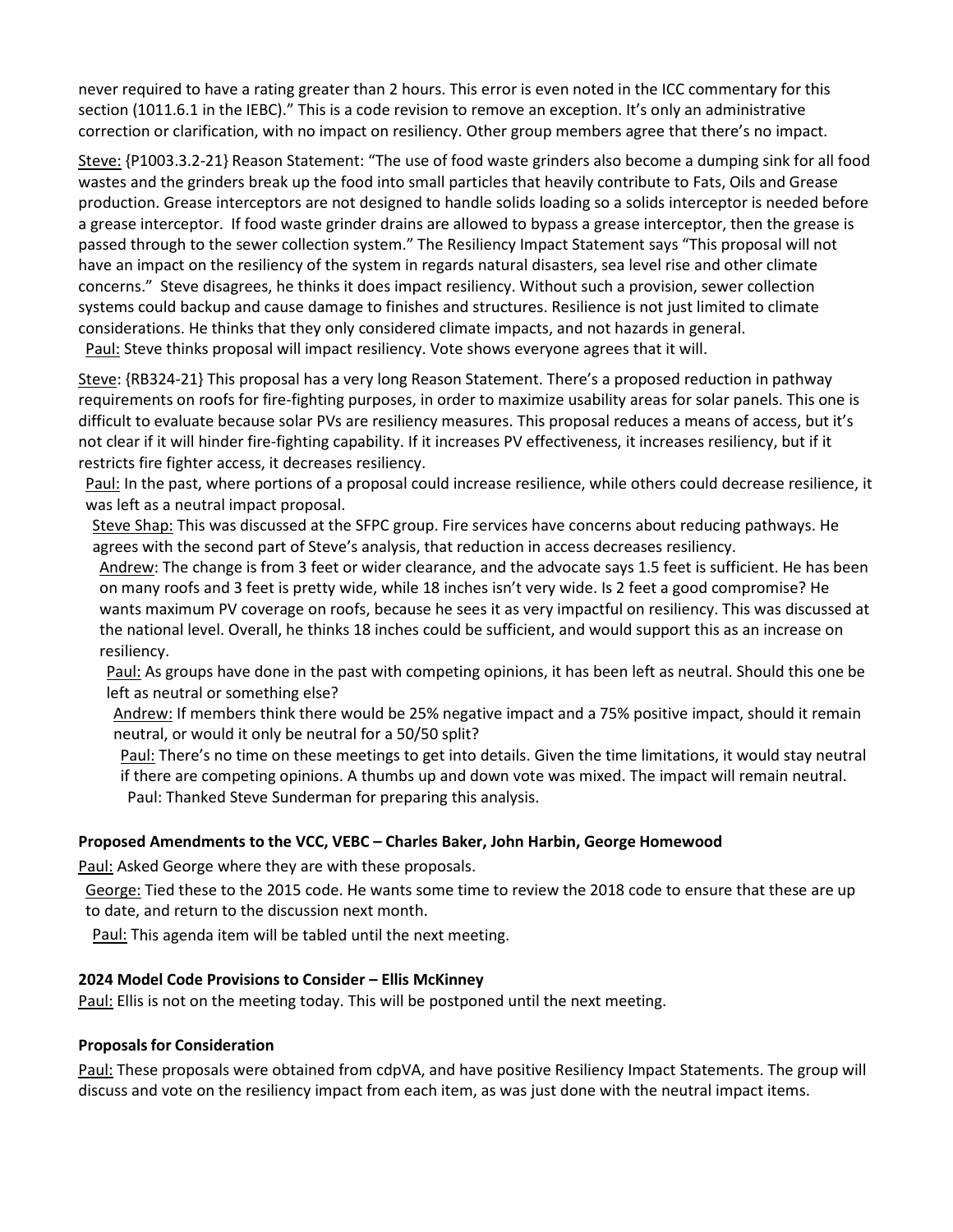## **B432-21**

Paul: This proposal provides a correlation to the IFC for installation of plant processing or extraction facilities. The Resiliency Impact Statement says: "This proposal will increase resiliency by shoring up life safety and fire protection requirements between the Virginia Construction Code and the International Fire Code." He asked the group to comment or vote.

George: Is concerned about the earlier precedent where coordinating codes creates resilience on face value. He doesn't think this one increases or decreases resilience, and doesn't think that it should be a hard rule that coordinating codes automatically creates increased resilience.

Paul: Appreciates the comment. Angela Davis typed in the chat box that she agrees with George. He asked if there is any other discussion about his proposal in particular as it relates to resilience.

Andrew: He wonders about increasing coordination with code provisions that decrease resiliency. It could be getting convoluted.

Steve Shap: Agrees with Andrew Milliken's assessment (the proponent). Looking at the Reason Statement, the proposal does close the gap between codes, since construction requirements were added to the IFC but not the IBC. In this case, it would be a life safety issue due to the subject matter (extraction facilities).

Paul: Asked if the group members who didn't indicate thumbs up were abstaining.

Joel Andre: He is abstaining from a vote because it is not clear. He can see both sides of the argument. Paul: George asked in the chat box: "Does life safety equal resilience?" It is an issue to consider and to Steve's point, safety to the structure is also something to consider. Having a link to technical provisions for construction of these facilities would increase resilience to the structure.

Paul: The vote on this item shows agreement that resiliency would be increased. Joel Andre abstained.

# **EB502.1.1-21 Note: Tabled from previous meeting**

Paul: This was carried over from the previous meeting, to allow members to look through ACI 562. He asked for discussion.

Raka: Looked at ACI 562, which isn't a stand-alone code. It specifies minimum requirements. Commentary suggests that the building code may be used if it has better standards. She thinks that the VEBC does have better standards. She thinks that referencing it (ACI 562), might cause a conflict in compliance, and she doesn't agree with that. If it is referenced, she thinks it should be made clear that the VEBC would override minimum standards proposed by ACI 562.

Steve Shap: Likes the ACI 562 as a reference for structural concrete repair. He agrees with the proponents' Reason Statement, that it would increase resilience.

Paul: Chapter 1 in the VCC has an order of precedence, and any conflict would be addressed if there was one. George: Typed in the chat box: "Are there any standards for structural concrete repair in VUSBC?" Paul Not that he knows of. He asked DHCD staff to look it up. Steve Shapiro typed in the chat box: "I don't think there are."

George: If this is adopted, would it become the standard for concrete repair?

Paul: It does say that assessment, design, and repairs to structural concrete shall be in accordance with ACI 562. Assessment and design of repairs of seismic force-resisting concrete elements that result in changes of strength, stiffness, or ductility from pre-damage conditions shall be in accordance with Section 305. George: Given the Florida condo collapse due to failure to repair structural concrete, perhaps this would be a smart thing to do.

Paul: Vote from the group resulted in thumbs up except for a dissenting vote from Raka.

[Break 9:59-10:04]

# **EC404.2-21**

Paul: This was renamed in cdpVA as "REC404.2", but the text is the same. This provides provisions for when one and two family dwellings and townhouses are required to be solar ready. The proponent states in the Resiliency Impact Statement that it will increase resiliency by cutting greenhouse gas emissions and providing residential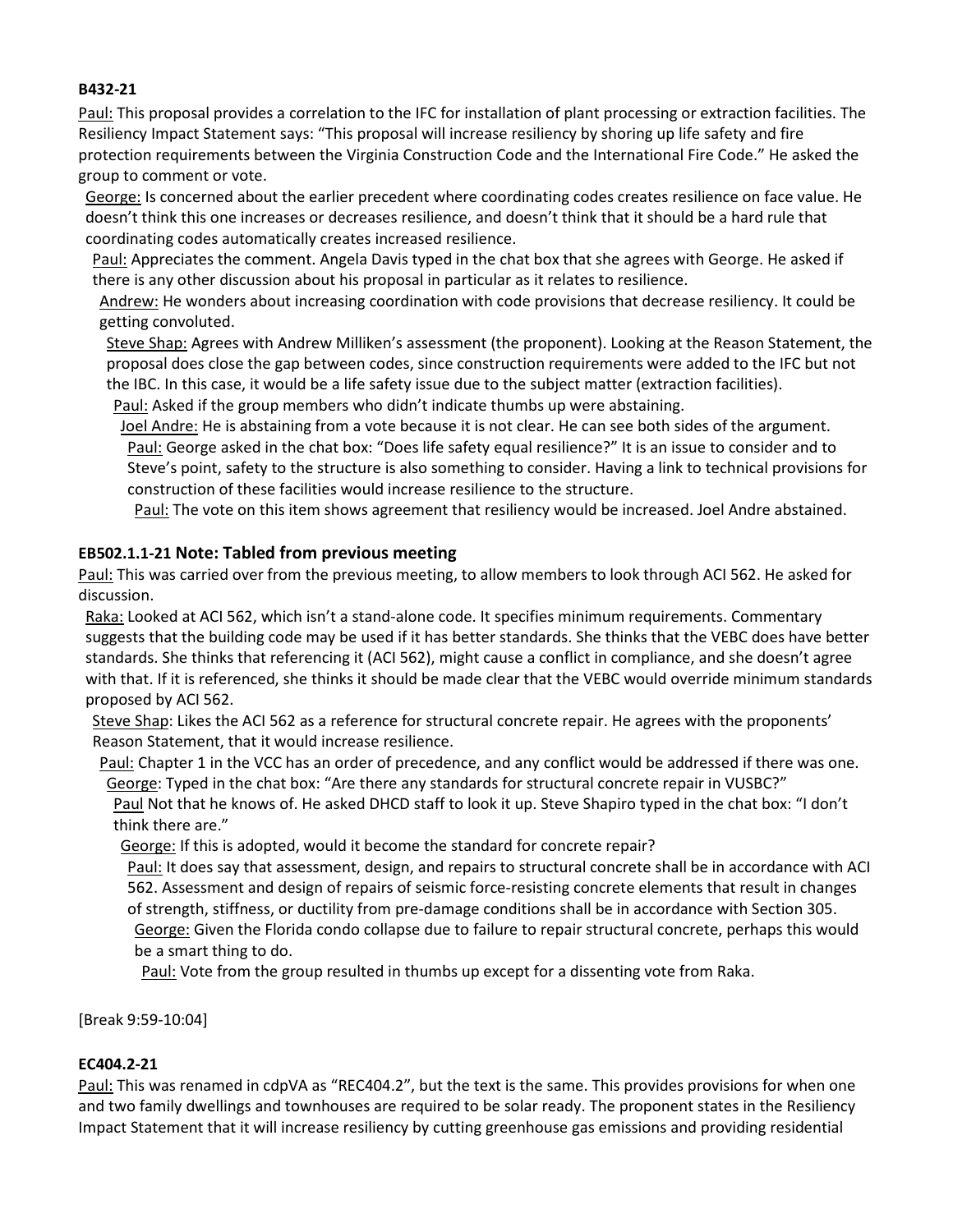customers with the ability to generate solar energy. He asked the group to vote on resiliency impact. The group agreed that yes, it would Increase resiliency.

# **EC1301.1.1.1-21**

Paul: This proposal eliminates the Virginia amendments to the IECC, and fully adopts the language of the 2021 IECC. The Resiliency Impact Statement says that it will increase resiliency by reducing health impacts from air pollution, temperature impacts from power outages, cost-driven reductions of heating and cooling and evictions. George: Do the Virginia amendments have an impact of reducing the energy code requirements? Otherwise, it seems pointless.

Paul: The intent of the proposal is to reduce the weakening Virginia amendments and therefore increase the energy code requirements in Virginia by adopting the 2021 IECC.

Steve Shap: He personally doesn't agree with the code change. However, since the charge is not to weigh in on the code, just the resiliency impact, he does agree that it would increase resiliency.

Paul: Yes, as a reminder, the group votes on just the resiliency impacts and not the technical provisions of the proposals. The group did all vote with thumbs up that this proposal would increase resiliency.

## **FP103.1-21**

Paul: This proposal came from the SFPC Sub-workgroup. It provides correlation between the applicable building code and references to the IFC for specific SFPC provisions that were either modified or removed in the base document. It's a large proposal which covers multiple code sections. The Resiliency Impact Statement says: "The proposal will increase the resiliency by ensuring that the buildings will be maintained in accordance with the applicable codes and standards." The group vote is to decide if correlation between the codes and providing appropriate references to how buildings will be maintained increases resiliency. Without further discussion, the group voted thumbs up, except for Raka Goyal, who abstained.

## **M410.2-21**

Paul: The Reason Statement says, in part: "This proposal expands the list of acceptable pressure test ports beyond a simple tee fitting by recognizing that regulator, appliance gas control, and pre-fabricated manifold manufacturers provide integral test ports in their devices that meet the intent of the code." The Resiliency Impact Statement says: "This proposal would increase resiliency by eliminating unnecessary fittings, joints and potential leak paths in the gas piping system." Traditionally, downstream of a regulator would be a test port. There would also be a union in the piping between the regulator and the test port. This proposal would eliminate the extra piping, union and test port, and provide for testing directly at the regulator.

Steve Shap: Eliminating places where leaks could occur is certainly an increase in resiliency.

George: Disagrees with the Resiliency Impact Statement. He doesn't see it as increasing resilience, even though it is a good thing to do. He's getting uncomfortable with the way resiliency is being handled in the group. Steve Sund: Thinks that the proposals need to be left alone and the resiliency needs to be voted on by itself.

Anything that would reduce gas leakage and combustion would be a resiliency issue because it would protect the structure and continue to serve the needs of the people.

George: Safety and resiliency aren't the same thing. It may increase safety, but is that really by definition an increase in resiliency? He sees them as two different things.

Steve Sund: Safety is relative to occupants. If the building catches fire because of a gas leak, it speaks to destruction and resiliency of the structure. Resiliency has to do with the ability of the structure to continue to serve its function. If the building catches fire, it's both a personal safety and structural issue.

Paul: There's a distinction between safety of the building and safety of the occupants. There can be more discussion about if increases in the safety of a building also increases resiliency. As Paul counted the votes, George voted thumbs down, in disagreement that resiliency is increased, Raka and Angela abstained and other group members voted thumbs up, indicating their agreement that resiliency is increased.

## **REC402.1.2-21**

Paul: This proposal changes the Virginia amendments to the wood frame wall insulation R value and U factor